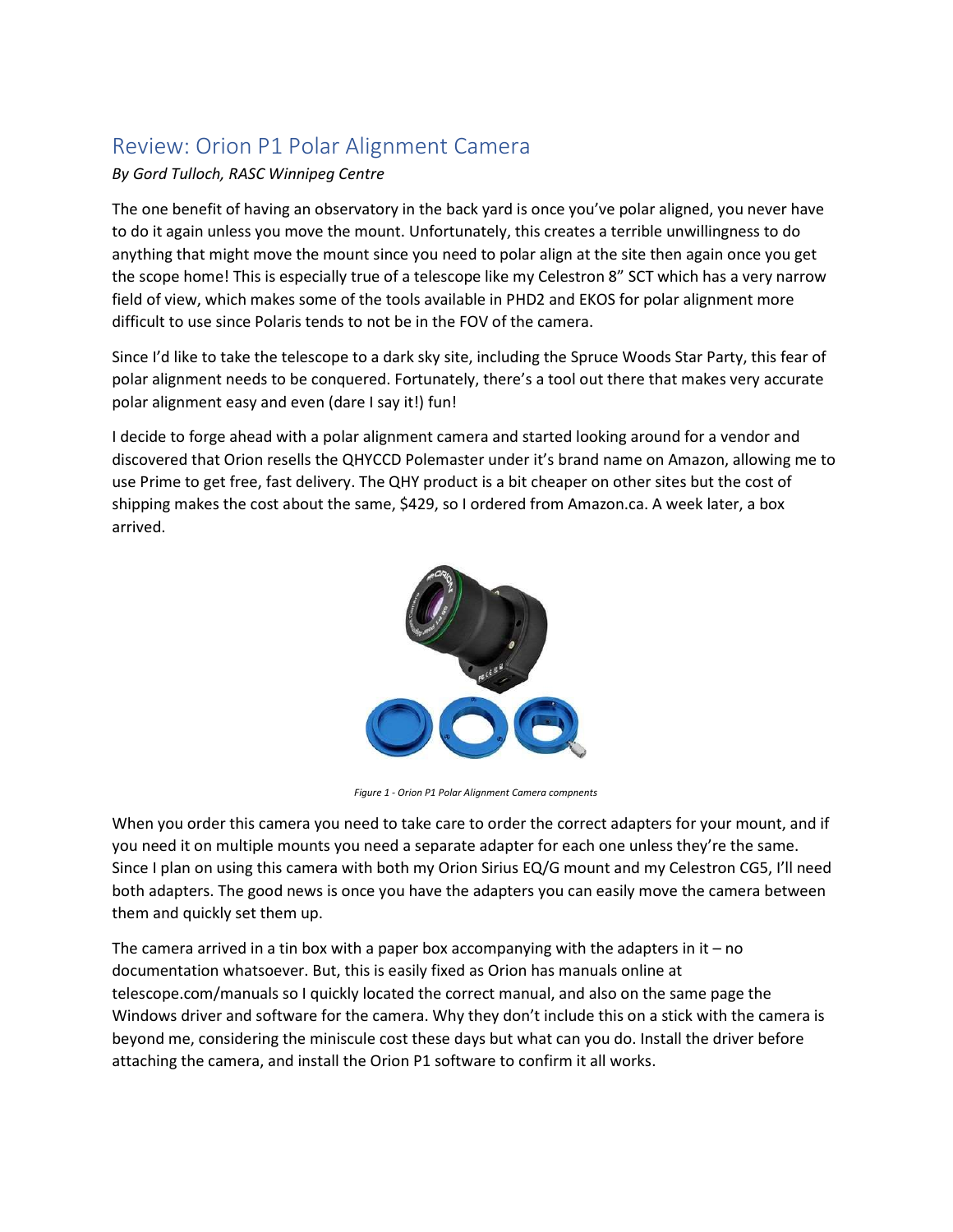To attach the adapter you simply split the telescope side (seen in figure 1 with a set screw) and the camera side (seen in figure 1 with three screw holes to attach to the camera). You attach the camera side to the camera with three long Philips screws. On the telescope you attach the ring by inserting into the top of the RA axis (figure 2). This adapter can stay in this position permanently, so Orion provides a cap for the hole to keep it from getting dusty . On my EQ-G this still allows the polar alignment scope to be used if you don't have the camera handy. After installing the software on my laptop (install the driver software before inserting the cable for the camera!) I connected the camera and it worked.

During the day, I attached the ring to the mount RA axis viewport – a bit fiddely to get the hex key into and you could only turn the setscrew  $1/8$ <sup>th</sup> of a turn at a time, but if you pre-set them to almost the right spot it only takes a turn or two to tighten up the ring – it doesn't need much. The camera itself then slides into the ring and is tightened with a thumbscrew. Ready for a clear sky!



Figure 2 – Ring mounted, camera attached (lenscap on), camera with lenscap removed at night

Out under the stars, after figuring out there's a screw on cap on the lens itself (mentioned nowhere in the docs!) I managed to run through the Windows software included with the camera pretty quickly. Initially you need to roughly polar align the mount so that Polaris is in the field of view – not too hard considering the field of view of the camera is very wide, 11x8 degrees!

The software included with the camera is pretty simple – once you select the option to connect the camera, you can choose exposure and gain from 4 pre-defined options. In my case the lowest gain and exposure showed Polaris nicely. Since my mount was already pretty close Polaris was already centred, but I decentered and recentered it with my altaz adjustments on the mount and the star moved very little in the wide field. Quite a relief after trying to do the same operation using the miniscule field of my SCT!

After centering Polaris you're prompted to rotate a template until it aligns with the stars surrounding Polaris (figure 3) – this allows the software to determine the actual point of the celestial pole.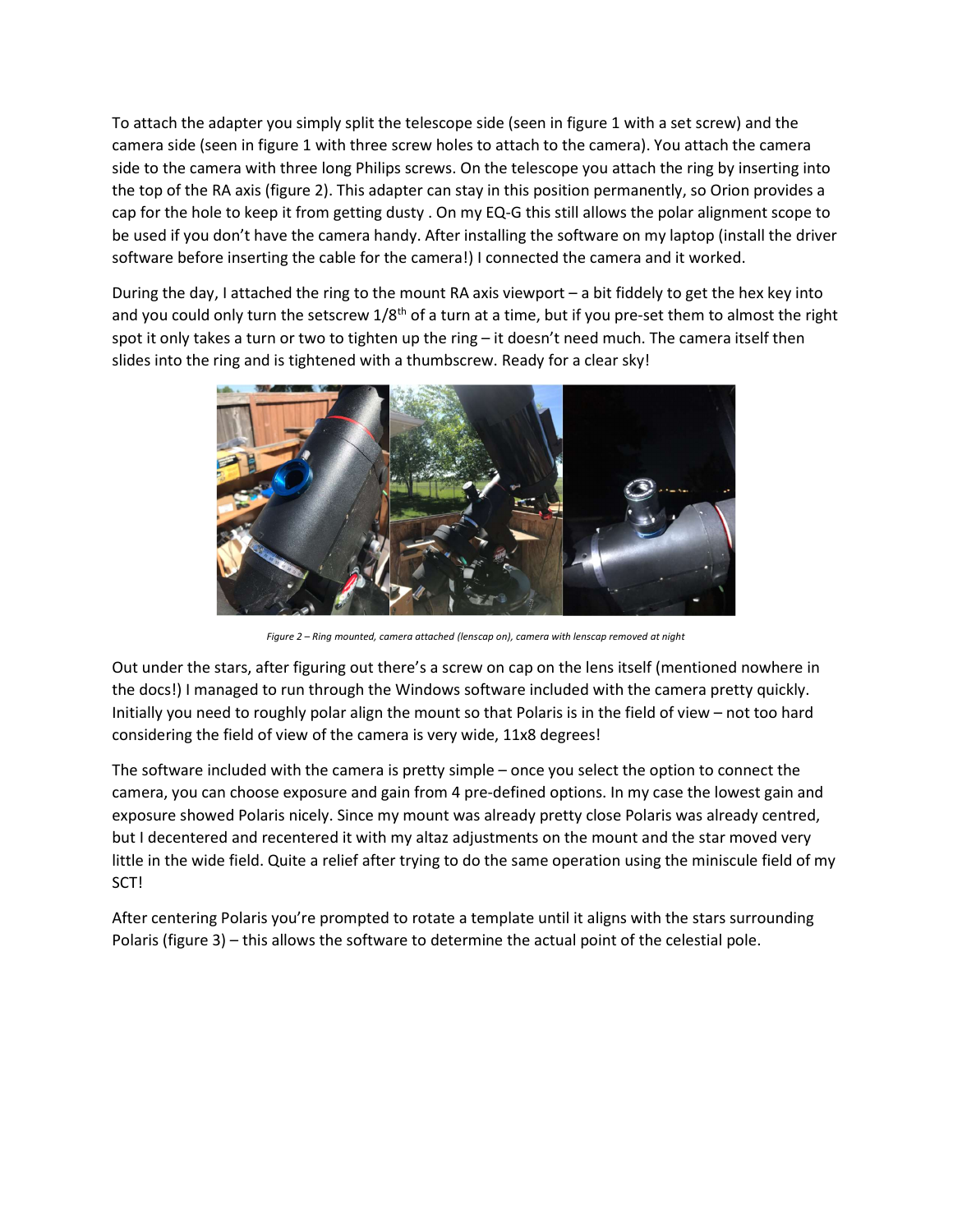

Figure 3 – Polaris Centred with alignment stars

Finally you're prompted to click on one of the alignment stars, move the mount in RA a couple of times and re-click the alignment star each time to determine where the centre of rotation of the RA axis is. Use the motors to run the mount rather than doing it by hand, which is apparently more accurate. The software will not draw a rotating circle on the screen and invite you to move Polaris into this circle using the altaz adjustments on your mount. Once this is done, you're pretty well aligned to, it's claimed, ~5 arcminutes. But, there's another step that allows a "Precision Polar Alignment".

Clicking a "Start Monitor" button – the software will watch the stars in the field and provide two boxes, one the current RA alignment, and one the correct polar alignment. Use the altaz adjustment on the scope to ensure these two boxes overlap, and you've gotten aligned to about 30 arc minutes, which should allow for a couple of minutes unguided exposures on your camera (depending on focal length).

Since I normally use a Raspberry Pi running KStars/EKOS/PhD2 to control my mount, I was very interested to know if I could use the Orion camera to run the polar alignment processes in PhD2 (Push here Dummy V2) and EKOS.

|                                                         |                            |               | Profile Editor - KStars |                                |                    |             |                | $x - x - x$      |
|---------------------------------------------------------|----------------------------|---------------|-------------------------|--------------------------------|--------------------|-------------|----------------|------------------|
| Profile                                                 |                            |               |                         |                                |                    |             |                |                  |
| Name: NTT8 Pole Alignment                               |                            |               | v Auto Connect          |                                |                    |             |                | <b>Site</b> Info |
| Mode:                                                   | · Local<br>Remote<br>Host: | localhost     |                         |                                |                    | Port        | 7624           |                  |
| Guiding                                                 | Internal<br>- Hosti        | localhost.    |                         |                                |                    | <b>Both</b> |                |                  |
|                                                         | MDI Web Manager            | $\Theta$      |                         | <b>CLINDI Hub</b> Q. Scan Port |                    |             | 8624           |                  |
| Select Devices                                          |                            |               |                         |                                |                    |             |                |                  |
| Mount:                                                  | <b>EQMod Mount</b>         | - Filter:     |                         |                                | $\star$ Aux 1: $-$ |             |                | ۰                |
| CCD:                                                    | <b>QHY CCD</b>             | AO:<br>÷,     |                         |                                | $-$ Aux 2:         |             |                | ۰                |
| Guider:                                                 | les.                       | Dome:         |                         |                                | $-$ Aux 3:         |             |                | ۰                |
| Focuser.                                                |                            | Weather:<br>٠ |                         |                                | $-$ Aux 4:         |             |                | v                |
| Remote: driver1@remotehost.port.driver2@remotehost.port |                            |               |                         |                                |                    |             |                |                  |
| Select Telescopes                                       |                            |               |                         |                                |                    |             |                |                  |
| Primary: Default                                        |                            |               | · Guide: Default        |                                |                    |             |                | - 9              |
|                                                         |                            |               |                         |                                |                    |             | <b>O</b> Close | <b>ED</b> Save   |

Figure 4 – INDI config for Mount and Polemaster

With INDI (Independent Device Interface, the Linux equivalent of ASCOM) configured for a QHY device (who makes the camera for Orion,) starting up the driver resulted in a connected device named QHY CCD POLEMASTER-0097, with options to set the exposure, and and other options. The camera turned out to be 1280x960 resolution with 3.7u pixels, 8 bits per pixel. So no problem at all running this camera